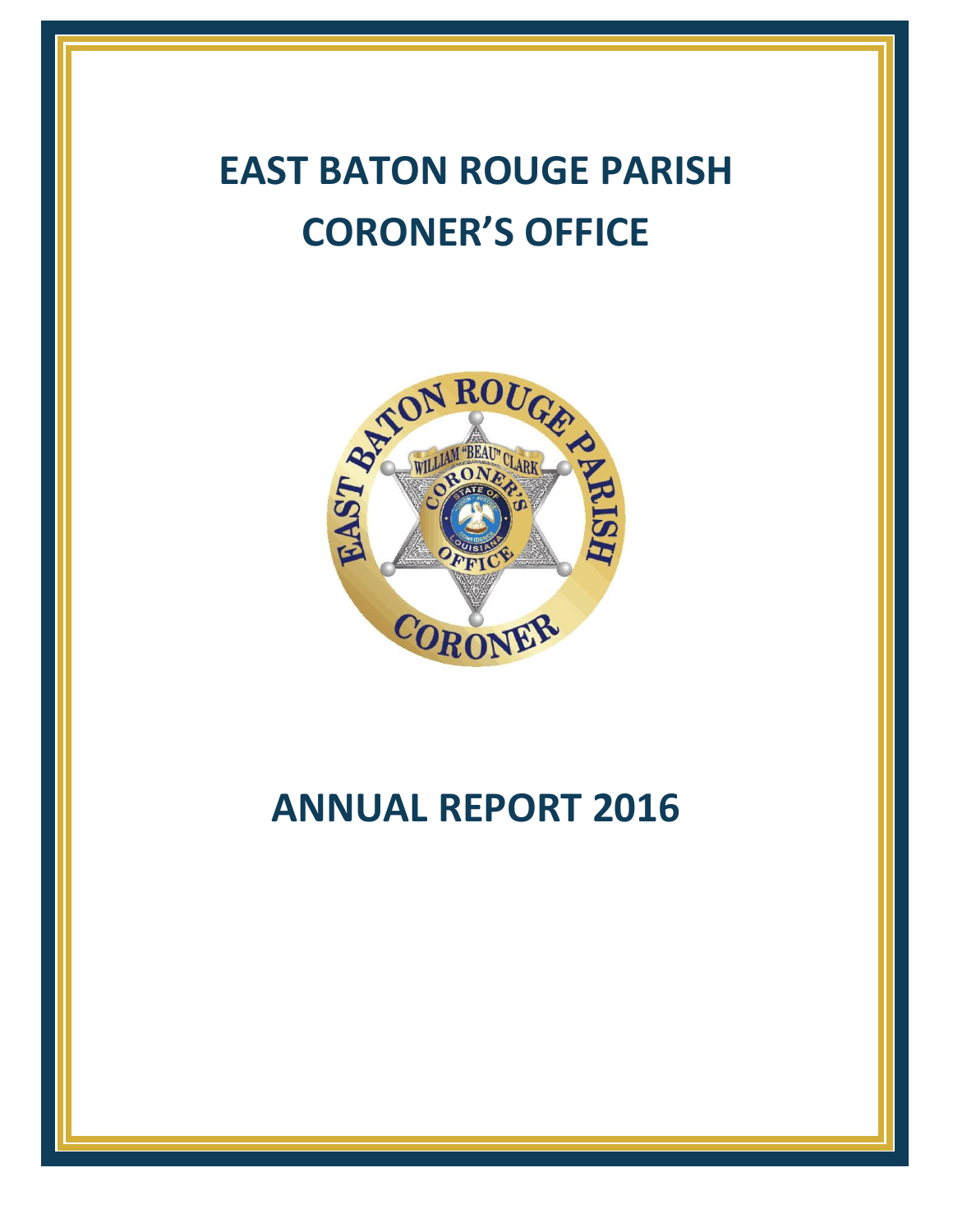# **Table of Contents**

| Graph 6: 2016 Louisiana Organ Procurement Agency Organ and Tissue Donations 13 |  |
|--------------------------------------------------------------------------------|--|
|                                                                                |  |
|                                                                                |  |
|                                                                                |  |
|                                                                                |  |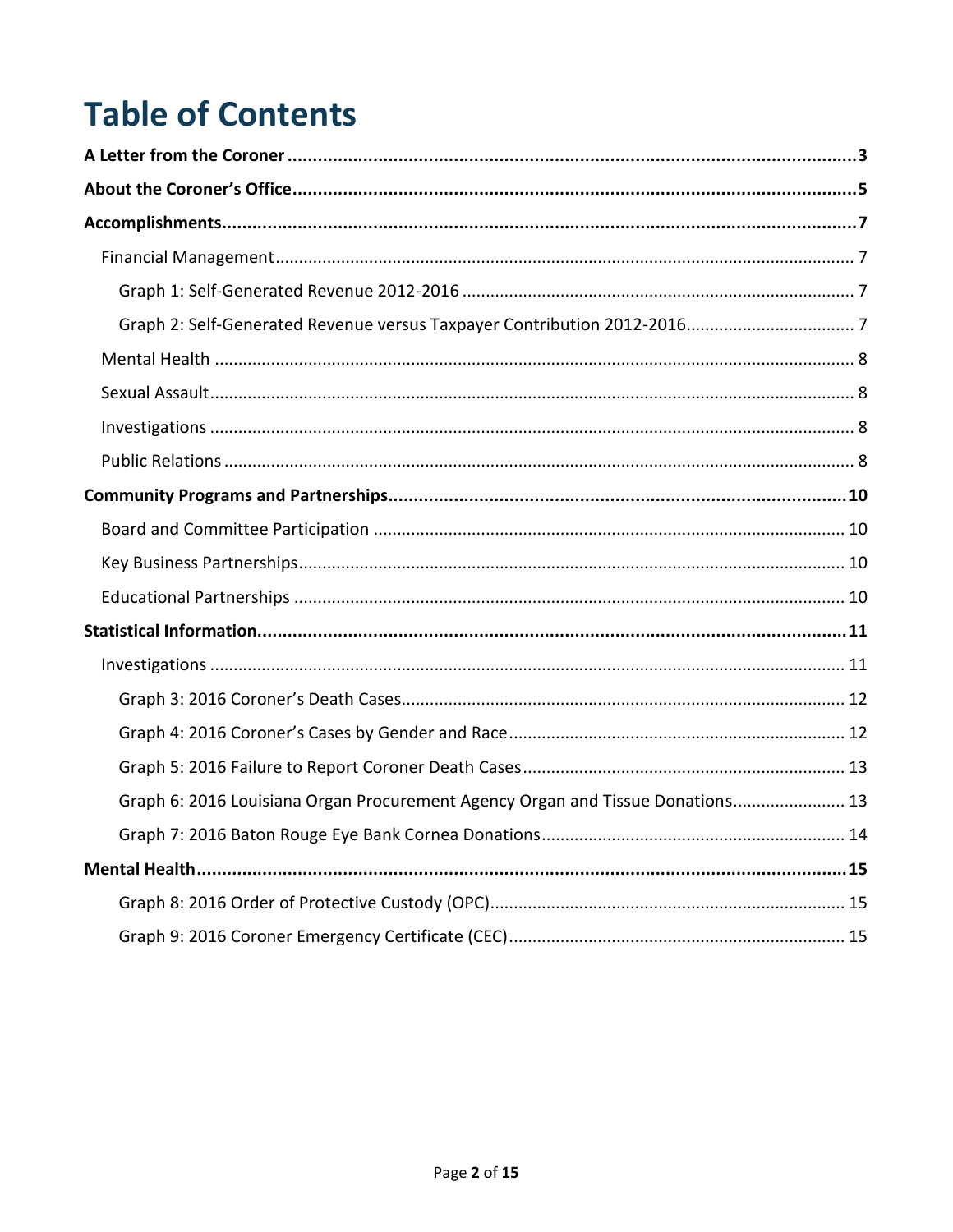# <span id="page-2-0"></span>**A Letter from the Coroner**



To the Citizens of East Baton Rouge Parish:

Enclosed you will find the Coroner's Annual Report for 2016. When I ran for Coroner in 2011, my platform was based on four fundamental goals for the East Baton Rouge Parish Coroner's Office:

- Dignity for the Deceased
- Compassion for the Family
- Service to Law Enforcement
- Integrity of the Office

I promised you that I would work on your behalf to make the East Baton Rouge Parish Coroner's Office an office of which we can all be proud. As our fifth year has come to a close, I am pleased to report that we have made great strides in accomplishing our goals.

The following are some of our accomplishments for 2016:

- We provided expert testimony in the Louisiana and Federal Criminal Court system.
- In accordance with Louisiana Statutes, we maximized collection of revenue totaling \$702,422.
- Our Regional Autopsy Program for the parishes surrounding East Baton Rouge Parish continued to grow- Ascension (90 cases), Pointe Coupee (14 cases), West Feliciana (31 cases) and Livingston (88 cases).
- We donated 95,384 prescription drugs to the St. Vincent de Paul Community Pharmacy.
- I now serve as First Vice President of the Louisiana State Coroner's Association and played an active role as chairman of the legislative committee which saw the successful passage of SB 236, amending the mental health law and SB 246, updating traffic fatality reporting.
- I continue to serve on multiple boards and committees.

While we accomplished much in 2016, there is more to be done in the coming years to make the Coroner's Office a model for other coroners' offices in the state, region and the nation. Our focus for the future will involve several areas:

- **Death investigations** I will maintain the gold standard of death investigation.
- **Infant Mortality** My goal continues to be to prevent 100% of these tragic losses. In 2016 my office participated in the Cribs for Kids Safe Sleep initiative and formed a Safe Sleeping Task Force with regional stakeholders. In 2017 we will focus on a Safe Sleeping Education Campaign. With this campaign I will continue to work with community partners to better educate families on infant safe sleeping environments.
- **Heroin Deaths** In 2016 my office continued an anti-heroin campaign. Our office worked with the Louisiana Opioid Task Force and the Office of the Governor to create impactful public policies to protect our citizens. I will continue to address our opioid epidemic in both our death investigations and with those in our community suffering from substance abuse problems.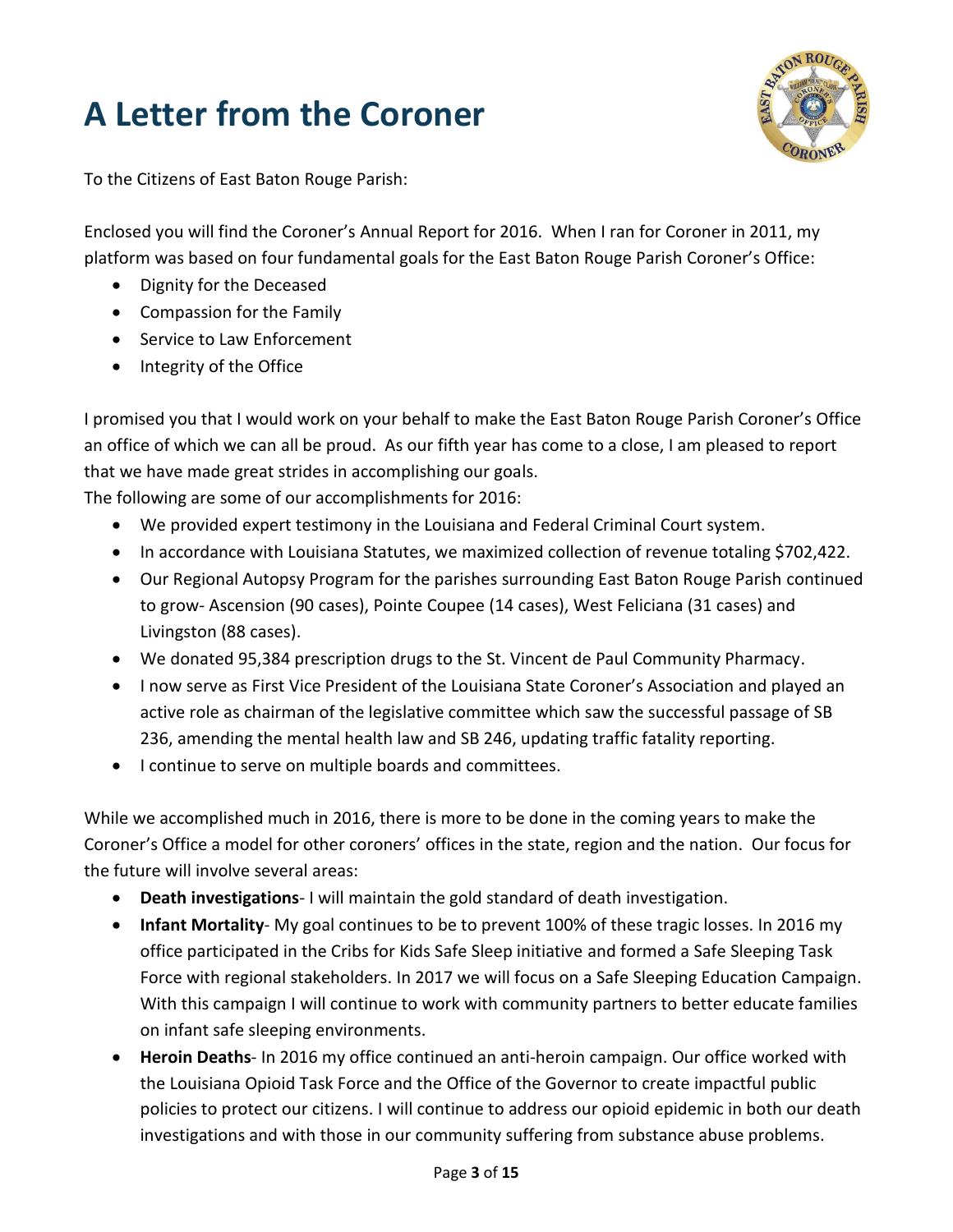- **Mental Health** I will continue my efforts to implement an automated system for Physician Emergency Certificates and Coroner Emergency Certificates by working with Louisiana Department of Health and other stakeholders. I will continue to work with community partners to open a new mental health stabilization center to prevent the inappropriate incarceration of our citizens with mental illness and the overcrowding of emergency departments.
- **Sexual Assault** When I took office in 2012, I recognized the need for all victims of sexual assault, including men, women and children, to receive appropriate, efficient and consistent forensic medical exams with the highest level of dignity and in full compliance with state law. I understood that Sexual Assault Nurse Examiners (SANE) are considered best-practice when conducting forensic medical exams. In 2016, I successfully implemented a SANE protocol that includes not only East Baton Rouge Parish but the entire Louisiana Department of Health Region 2 of Ascension, Pointe Coupee, West Baton Rouge, Iberville, East Feliciana and West Feliciana. We hired 10 SANEs with 2 SANE Training Coordinators that conducted 148 exams beginning what I feel will be the gold standard in sexual assault forensic medical exams.

I pledge to serve with continued tenacity to fulfill the promises I made when you saw fit to elect me. I understand that my staff and I are servants of this community and we pledge to be good stewards of your tax dollars.

Thank you for your support,

William Clark MD

William "Beau" Clark, M.D. East Baton Rouge Parish Coroner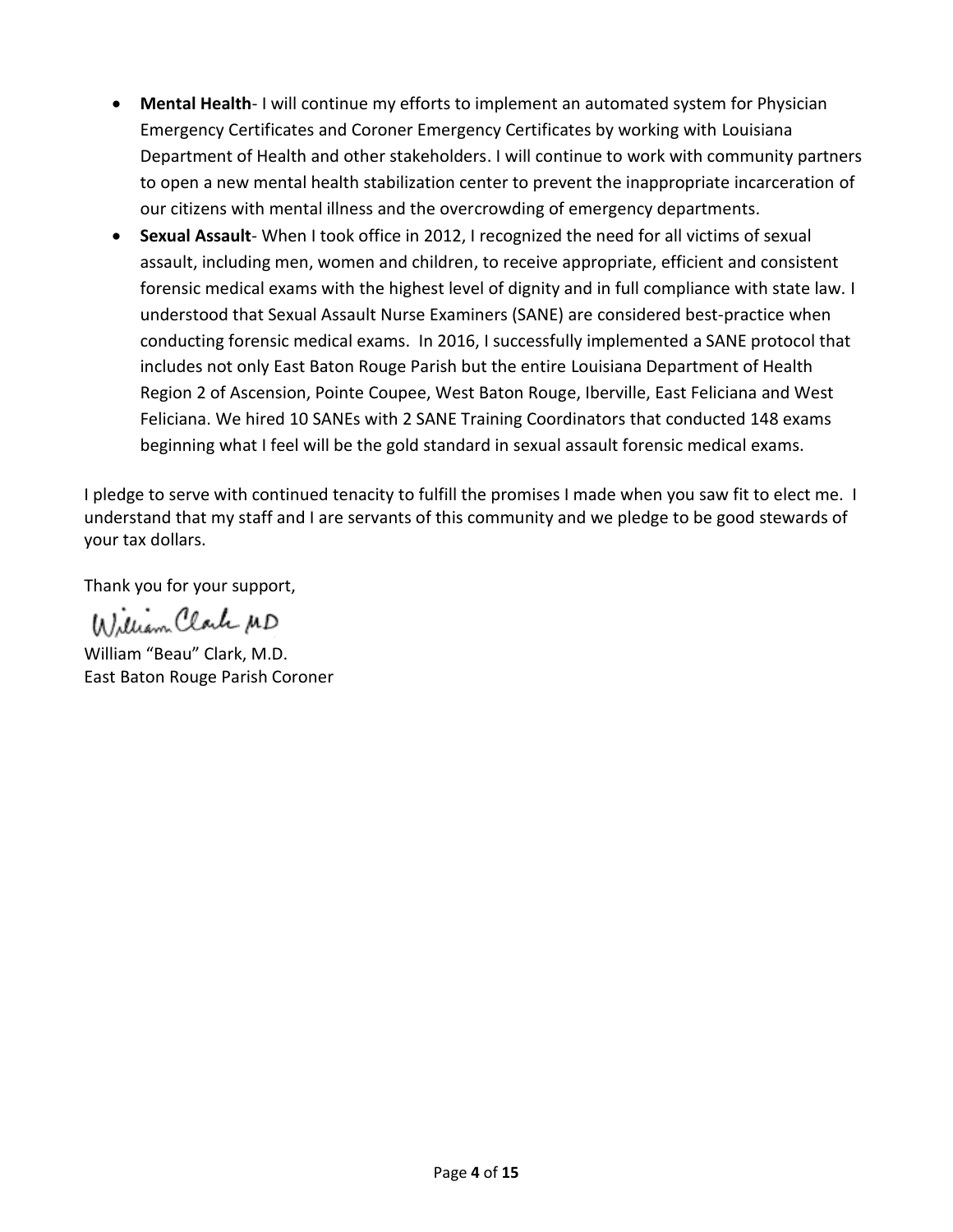# <span id="page-4-0"></span>**About the Coroner's Office**



At the end of 2004, there were 2,342 death investigation offices in the United States of which 1,590 are coroner's offices. Of those, only 82 serve jurisdictions of more than 250,000 people. East Baton Rouge Coroner's Office is one of the 82.

Qualifications for coroners are set by individual states and counties/parishes in the U.S. and vary widely. In many jurisdictions, little or no training is required, even though a coroner may overrule a forensic pathologist in naming a cause of death. Because of the differences between jurisdictions, the terms "coroner" and "medical examiner" are defined differently from place to place. In some places, stringent rules require that the medical examiner be a forensic pathologist. In others, the medical examiner must be a physician, though not necessarily a forensic pathologist or even a pathologist. General practitioners, obstetricians, and other types of physicians with no experience in forensic medicine have become medical examiners.

Local laws define the deaths a coroner must investigate, but most often include those that are sudden, unexpected, suspicious, violent, or have no attending physician. In some places in the United States, a coroner has other special powers, such as the ability to arrest the sheriff.

According to Louisiana Revised Statute 13:5701, in each parish, there shall be a coroner. Except for the parish of Orleans, he shall be elected at the gubernatorial election, shall serve for a term of four years, and shall take office and begin his term on the fourth Monday in March following election. The coroner shall be a conservator of the peace. Louisiana Revised Statute 13:5704 states that the coroner shall be a physician licensed by the Louisiana State Board of Medical Examiners to practice medicine in the state of Louisiana. This requirement shall be waived in any parish in which no licensed physician qualifies to run for the office. Each coroner may appoint one or more deputy or assistant coroners to perform his duties. The tenure of the appointment shall be determined by the appointing coroner but shall not be longer than the coroner's term of office. The coroner shall be responsible for the acts of his deputy or assistant coroners.

The East Baton Rouge Coroner's Office is a governmental agency whose jurisdiction includes mental health investigation, medicolegal death investigation, forensic pathology services, and sexual assault investigations. The Coroner's Office is a state constitutional office and is funded by the East Baton Rouge City-Parish Government. William "Beau" Clark, M.D. was inaugurated as Coroner of East Baton Rouge Parish on March 26, 2012.

In the fall of 2015, Dr. Clark ran unopposed for a second term. He was sworn into office for this second term on March 11, 2016.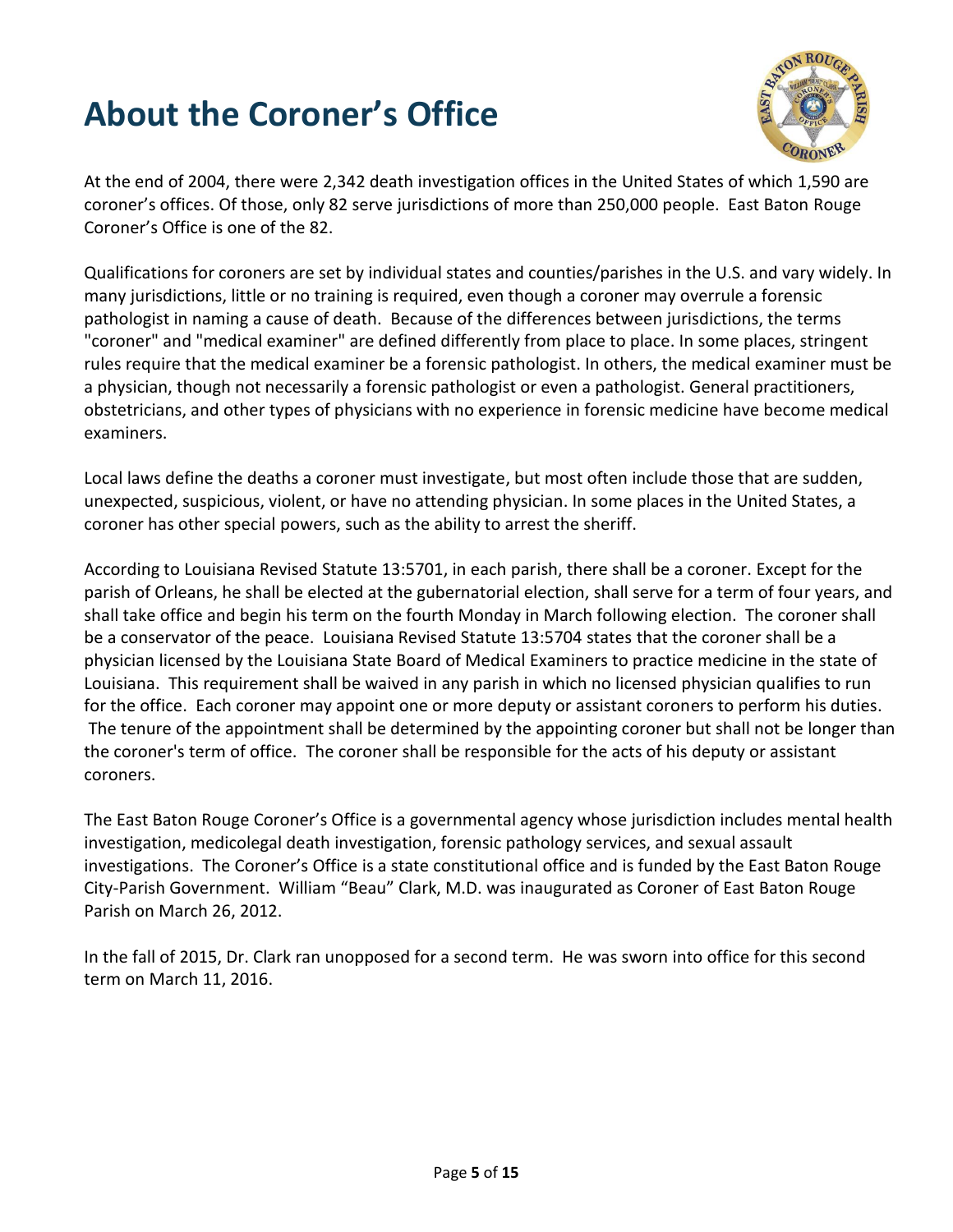## **2016 Organizational Chart**



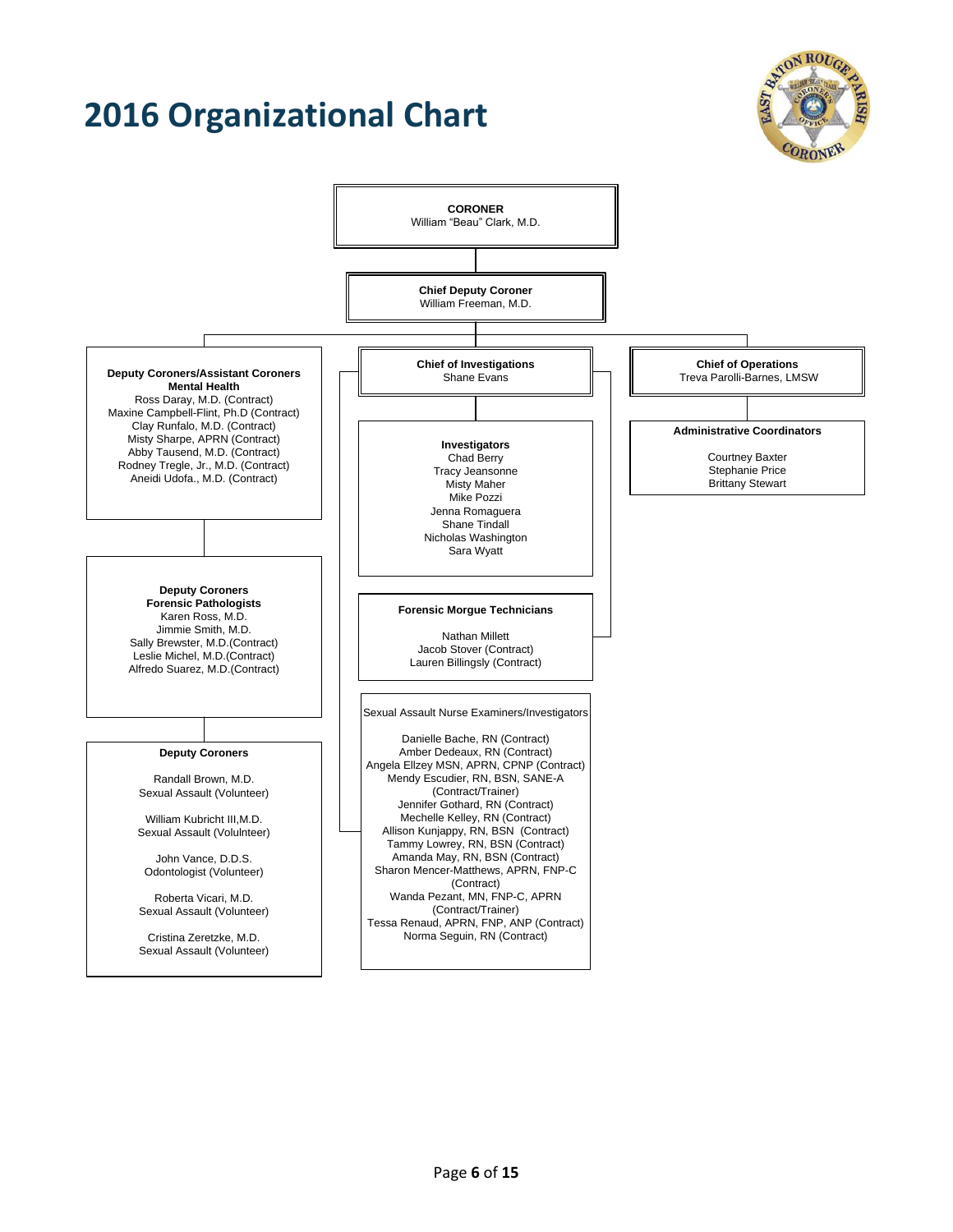# <span id="page-6-0"></span>**Accomplishments**



### <span id="page-6-1"></span>**Financial Management**

The approved 2016 operating budget was \$2,788,460. The amended 2016 operating budget was 2,816,635. This increase was due to both increased revenues collected by optimizing all revenue sources and a general fund subsidy. The final 2016 expenditures totaled \$2,773,094; therefore, **the Office spent \$43,541 less than budgeted.**

**Between 2012 and 2016 we increased self-generated revenue (SGR) by 226%. We continue to be fiscally responsible by pursuing all possible revenue sources.**



#### <span id="page-6-2"></span>**Graph 1: Self-Generated Revenue 2012-2016**

#### <span id="page-6-3"></span>**Graph 2: Self-Generated Revenue versus Taxpayer Contribution 2012-2016**

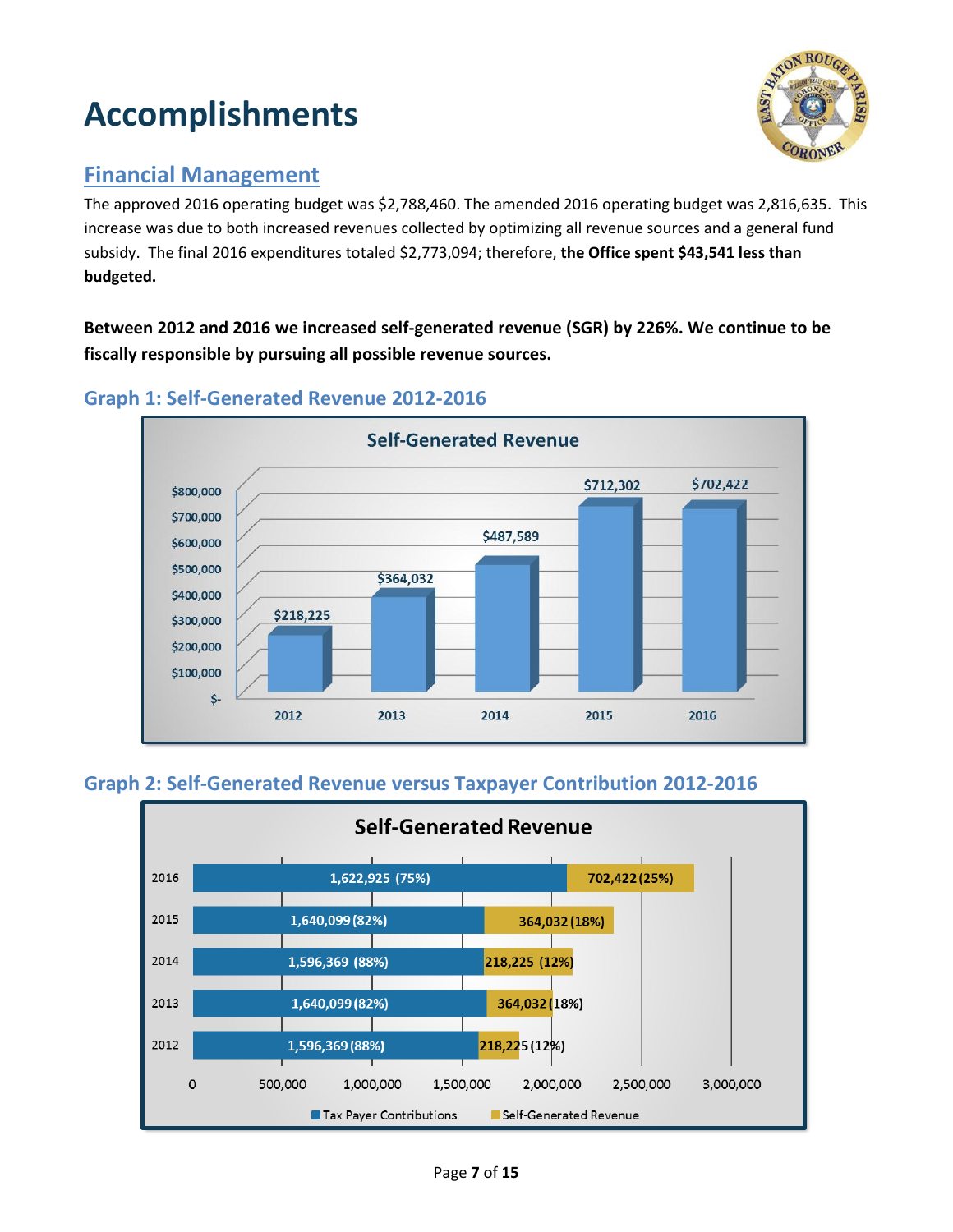### <span id="page-7-0"></span>**Mental Health**

We recognize the emotional needs of the survivors of those who have died. We continued to collaborate with the Crisis Intervention Center and with the Baton Rouge Children's Advocacy Center to provide resources to the families who have suffered a traumatic loss. Traumatic loss can be defined as any manner of death including: accident, homicide, suicide, infant death, unexpected, and natural. We recognize the need for more expansive mental health resources. During 2016, we worked with individual community stakeholders along with the Baton Rouge Area Foundation and Capital Area Human Services District to develop a plan for a new mental health stabilization center to prevent inappropriate incarceration of our citizens with mental illness and the overcrowding of emergency departments and in 2017 we will continue these efforts.

#### <span id="page-7-1"></span>**Sexual Assault**

The Coroner's Office continued to enjoy a cooperative, invaluable relationship with members of the Sexual Assault Response Team (SART) including other agencies such as, the Sexual Trauma Awareness and Response Advocacy Center (STAR), the Baton Rouge Children's Advocacy Center, local law enforcement agencies, the East Baton Rouge Parish District Attorney's Office, surrounding hospitals, and the Louisiana State Police Crime Lab. We succeeded with our efforts to redirect the assignment of collecting forensic evidence regarding sexual assault in this parish to the Coroner's Office. We again requested a budget increase to add Sexual Assault Nurse Examiners to our staff and were successful. We worked with Region 2 agency stakeholders and developed and implemented a sexual assault response protocol that includes Sexual Assault Nurse Examiners.

#### <span id="page-7-2"></span>**Investigations**

In 2016, the Coroner's Office investigated:

- 84 homicides compared to 94 in 2015
- 34 deaths related to heroin in comparison to 41 deaths in 2015
- 55 non-heroin overdoses as compared to 37 in 2015
- 17 infant deaths related to an unsafe sleeping environment compared to 12 in 2015
- 47 deaths related to suicide in comparison to 49 in 2015

#### *See Graph 3: 2016 Coroner's Death Cases*

#### <span id="page-7-3"></span>**Public Relations**

Dr. Clark presented education and information to the following Community Partners in 2016:

- Woman's Hospital Baby Grand "Back to Sleep and the ABC's of Safe Sleeping".
- **•** Behavioral Health Constituency Presentation
- Crisis Intervention Training
- Public Defender Presentation
- Honoring and Remembering Ceremony
- Celebrity Waiter Baton Rouge Children's Advocacy Center
- DHH Presentation regarding Heroin Deaths in the Capital Region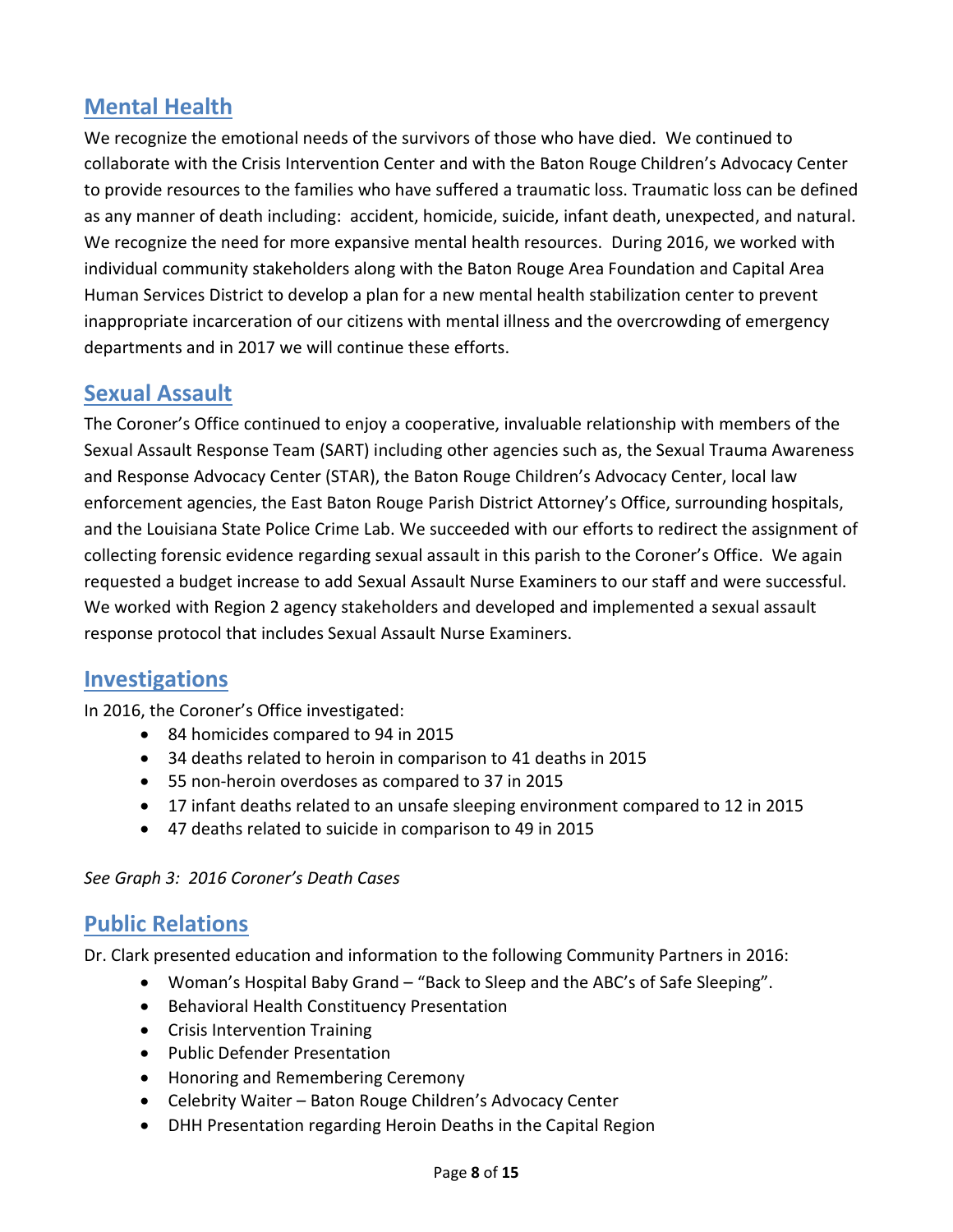- LSU Health Unit Mental Health Presentation
- Woodlawn High School Career Day
- St. Michaels High School Career Day
- Thanksgiving Service for Light and Sight
- Forum 35 Lunch and Learn
- Kiwanis Club
- Oschner's Lifetime Learning Institute through LSU
- O'Brien House
- Louisiana Association of Drug Free Communities
- Louisiana Hospital Association
- Bocage Rotary Club
- Louisiana State Medical Society "Safe Opioid Event"
- Louisiana Public Broadcasting
- Better Business Bureau of South Central Louisiana
- Louisiana Department of Health "Opioid Epidemic Symposium"
- Our Lady of the Lake Physician's Assistant Students
- Louisiana Fatality, Search and Recovery Team
- Prevent Child Abuse Louisiana "Pinwheels for Prevention
- Better Business Bureau of South Central Louisiana
- Mental Health Association "Beat the Odds"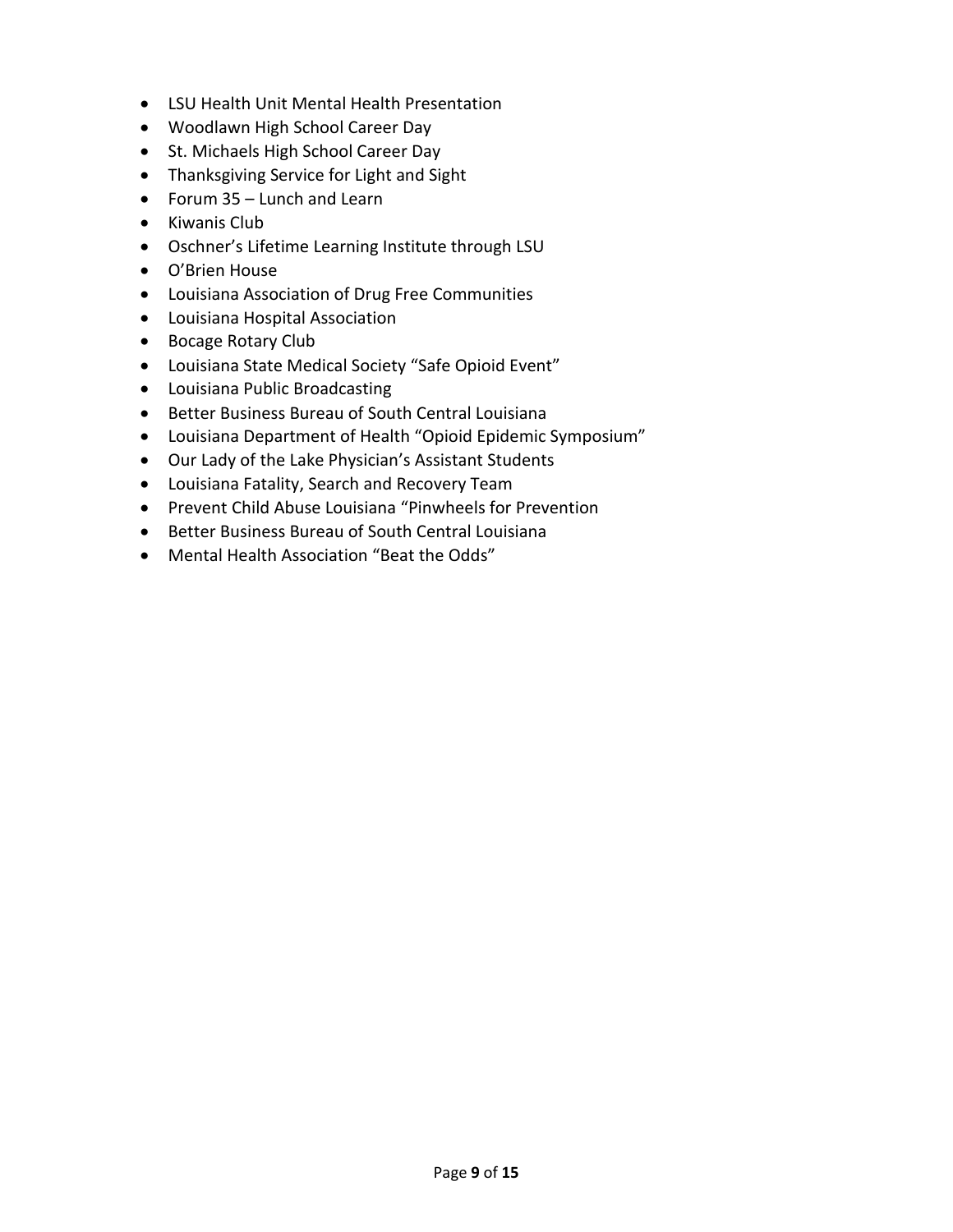### <span id="page-9-0"></span>**Community Programs and Partnerships**

### <span id="page-9-1"></span>**Board and Committee Participation**

Dr. Clark actively participated in the following local, regional, and statewide boards and committees:

- Louisiana Organ Procurement Agency (LOPA), Coroner's Committee
- Baton Rouge Regional Eye Bank
- Sexual Trauma Awareness and Response Center (STAR)
- State of Louisiana Child Death Review Panel
- State of Louisiana Regional Maternal and Child Health, Fetal Infant Mortality Review and Child Death Review Case Review Team
- Crisis and Intervention, Local Outreach to Suicide Survivors (LOSS)
- Capital Area Health and Human Services Collaborative and the Mental Health Court
- Louisiana Behavioral Health Coalition
- Baton Rouge Victims Crime Unit
- The East Baton Rouge Parish Mayor's Office of Homeland Security & Emergency Preparedness
- State of Louisiana Healthcare Emergency Preparedness Coalition for Region 2 Hospitals
- Past President of the Capital Area Medical Society
- President-Elect of the Louisiana State Medical Society
- Louisiana Coroners Association First Vice President
- FORT Executive Board
- Bridge Center Board
- HCR 129 Task Force

### <span id="page-9-2"></span>**Key Business Partnerships**

The East Baton Rouge Parish Coroner's Office continues to partner with the many entities to initiate and improve relationships to better serve the citizens of East Baton Rouge Parish.

#### <span id="page-9-3"></span>**Educational Partnerships**

The East Baton Rouge Parish Coroner's Office partnered with the following institutions to educate students and citizens in the area of death investigation, forensic science and mental health:

- Louisiana State University
- Southern University
- Our Lady of the Lake School of Nursing
- ITT Technical Institute School of Criminal Justice
- Central High School Sports Medicine Program
- East Baton Rouge Parish Emergency Medical Services Program
- Baton Rouge Community College
- East Baton Rouge Parish Fire Department Recruitment Trainees
- St. Michael the Archangel High School Forensic Science Program
- Episcopal High School
- Our Lady of the Lake Regional Medical Center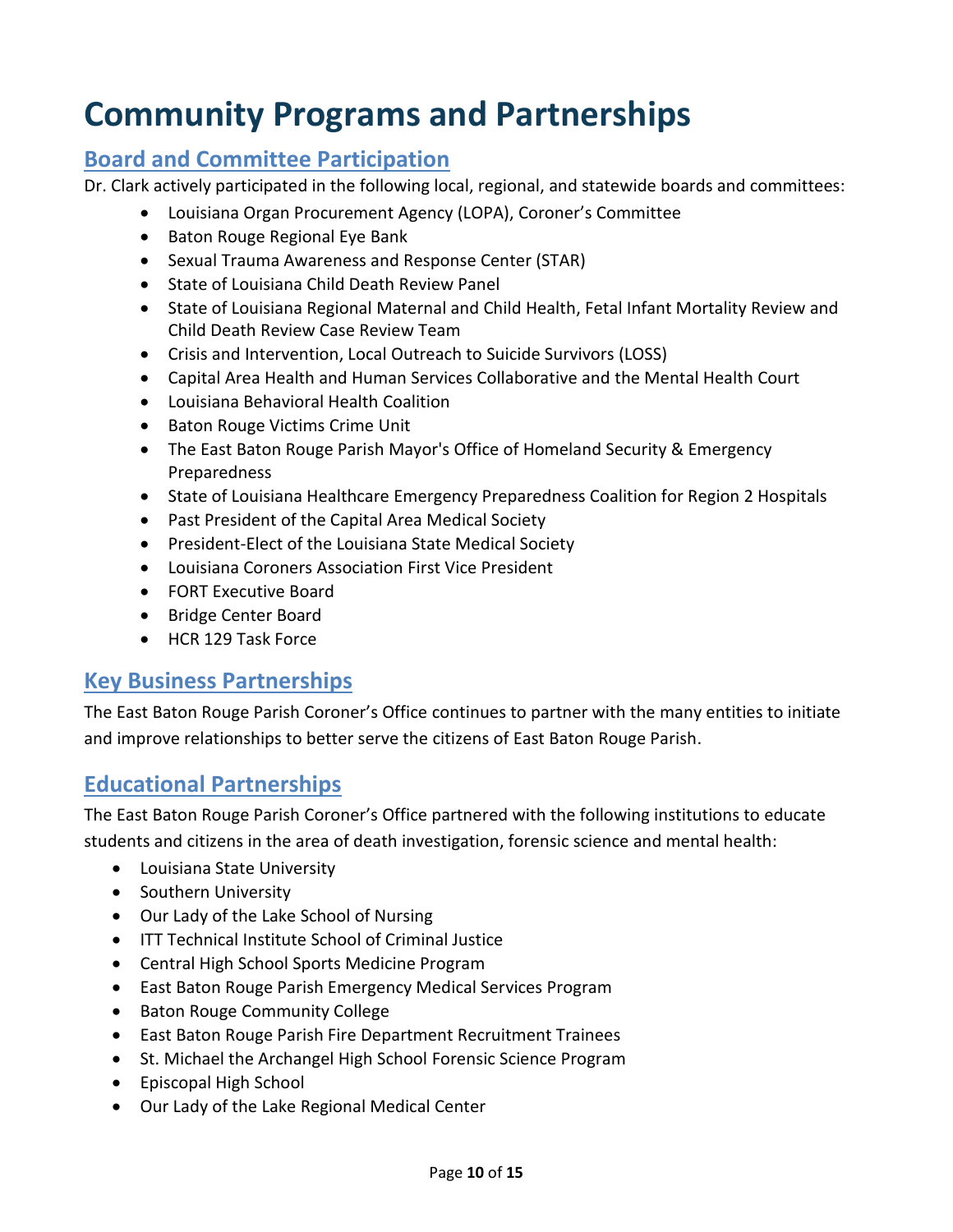# <span id="page-10-0"></span>**Statistical Information**

### <span id="page-10-1"></span>**Investigations**

| <b>Type of Investigation</b>                        | 2014           | 2015         | 2016        |
|-----------------------------------------------------|----------------|--------------|-------------|
| <b>Number of Coroner's Death Cases</b>              | 3025           | 3153         | 3311        |
| <b>Number of Bodies Transported</b>                 | 403            | 385          | 337         |
| <b>Number of Scene Responses</b>                    | 931            | 884          | 944         |
| <b>Number of Toxicology Analysis Performed</b>      | 441            | 558          | 624         |
| Number of Histology Analysis Performed              | 158            | 156          | 77          |
| Number of Cremation Permits Issued                  | 1038           | 1126         | 1234        |
| <b>Number of Pauper Cremations Facilitated</b>      | 69             | 44           | 26          |
| <b>Number of Unidentified Bodies</b>                | $\overline{0}$ | $\Omega$     | $\mathbf 0$ |
| <b>Number of East Baton Rouge Parish Autopsies</b>  | 246            | 248          | 208         |
| <b>Number of Regional Autopsy Program Autopsies</b> | 155            | 221          | 223         |
| <b>Number of Exhumations</b>                        | $\overline{0}$ | $\mathbf{1}$ | $\mathbf 0$ |
| <b>Number of Sexual Assault Forensic Exams</b>      | N/A            | N/A          | 148*        |
| <b>Total Referrals to LOPA</b>                      | 314            | 298          | 337         |
| <b>Total Organ and Tissue Donations</b>             | 84             | 57           | 60          |
| <b>Total of Enhanced Lives from Organ/Tissue</b>    | 2940           | 2730         | 2870        |
| <b>Total Cornea Donations</b>                       | 43             | 44           | 47          |
| <b>Total Prescriptions Donated</b>                  | 84,054         | 82,429       | 95,384      |
| <b>Continuing Tutorships</b>                        | $\overline{0}$ | 5            | 9           |

*\*Adults Only Beginning February 27, 2016*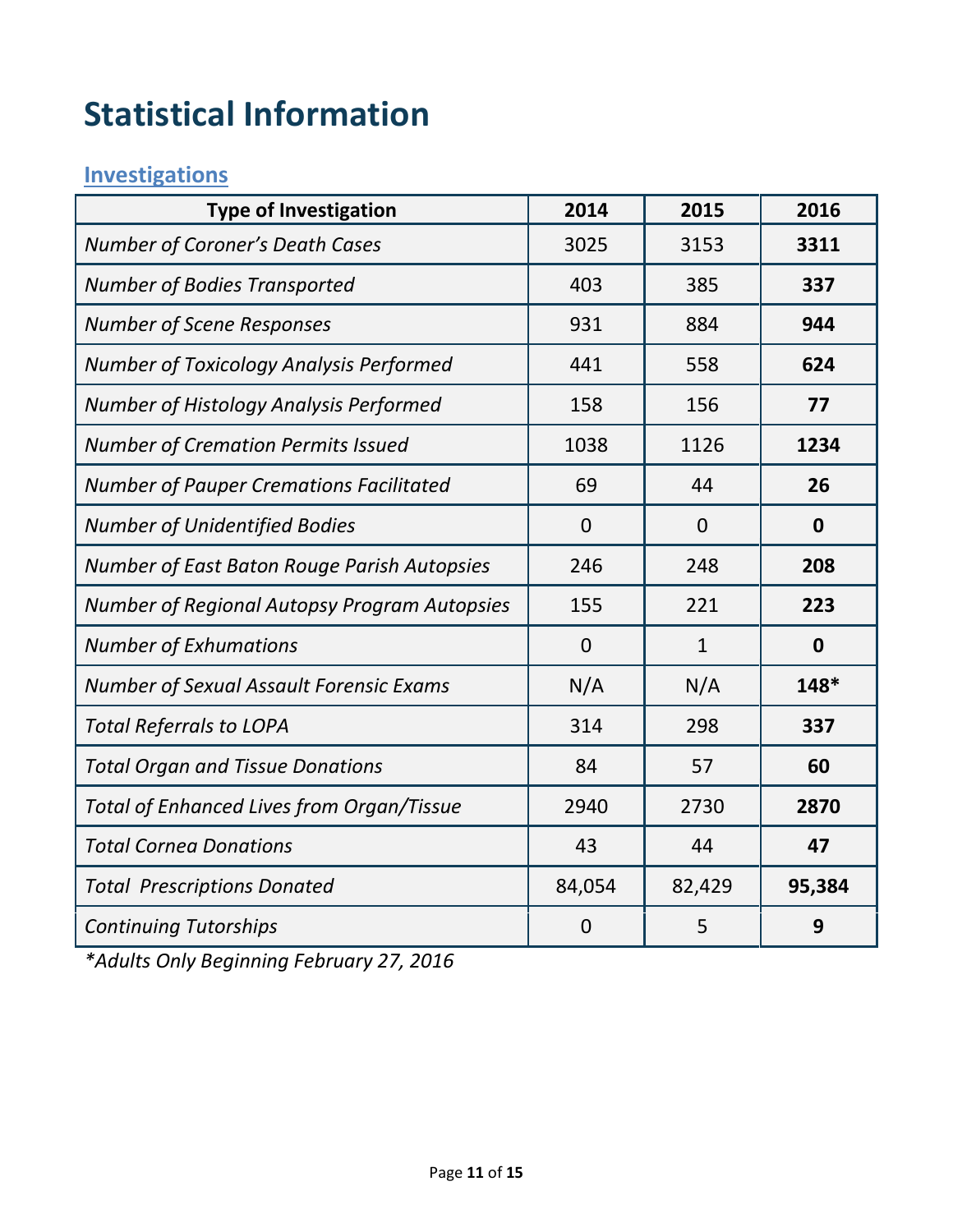#### <span id="page-11-0"></span>**Graph 3: 2016 Coroner's Death Cases**

Compared to 2015 data, there were 36 more accidental deaths investigated in 2016. Suicides decreased in 2016 by 1. Natural deaths increased by 128 and homicides decreased by 10. The number of undetermined cases remained the same. Overall, the Coroner's Office investigated 158 more deaths in 2016.



<span id="page-11-1"></span>**Graph 4: 2016 Coroner's Cases by Gender and Race**

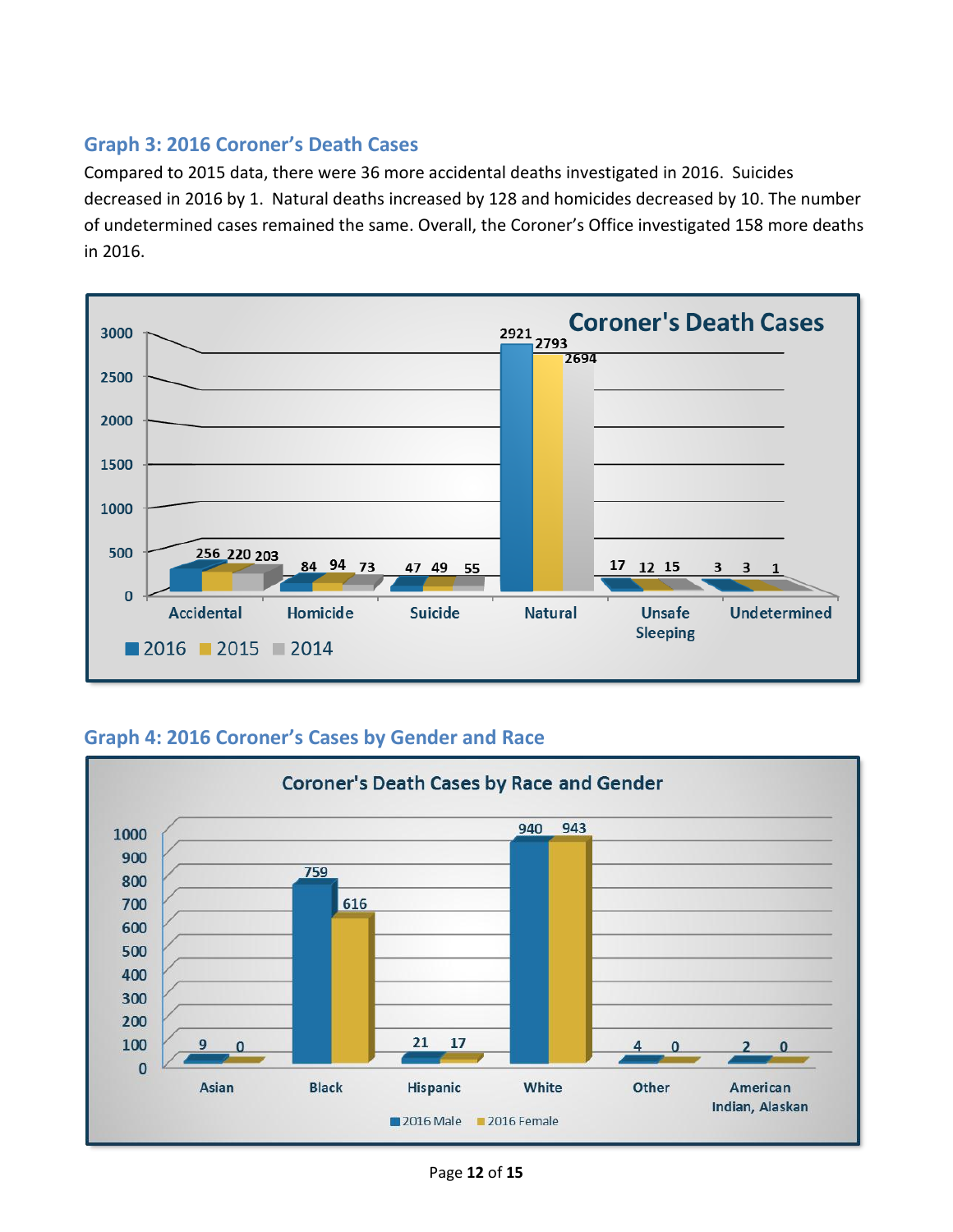

#### <span id="page-12-0"></span>**Graph 5: 2016 Failure to Report Coroner Death Cases**



#### <span id="page-12-1"></span>**Graph 6: 2016 Louisiana Organ Procurement Agency Organ and Tissue Donations**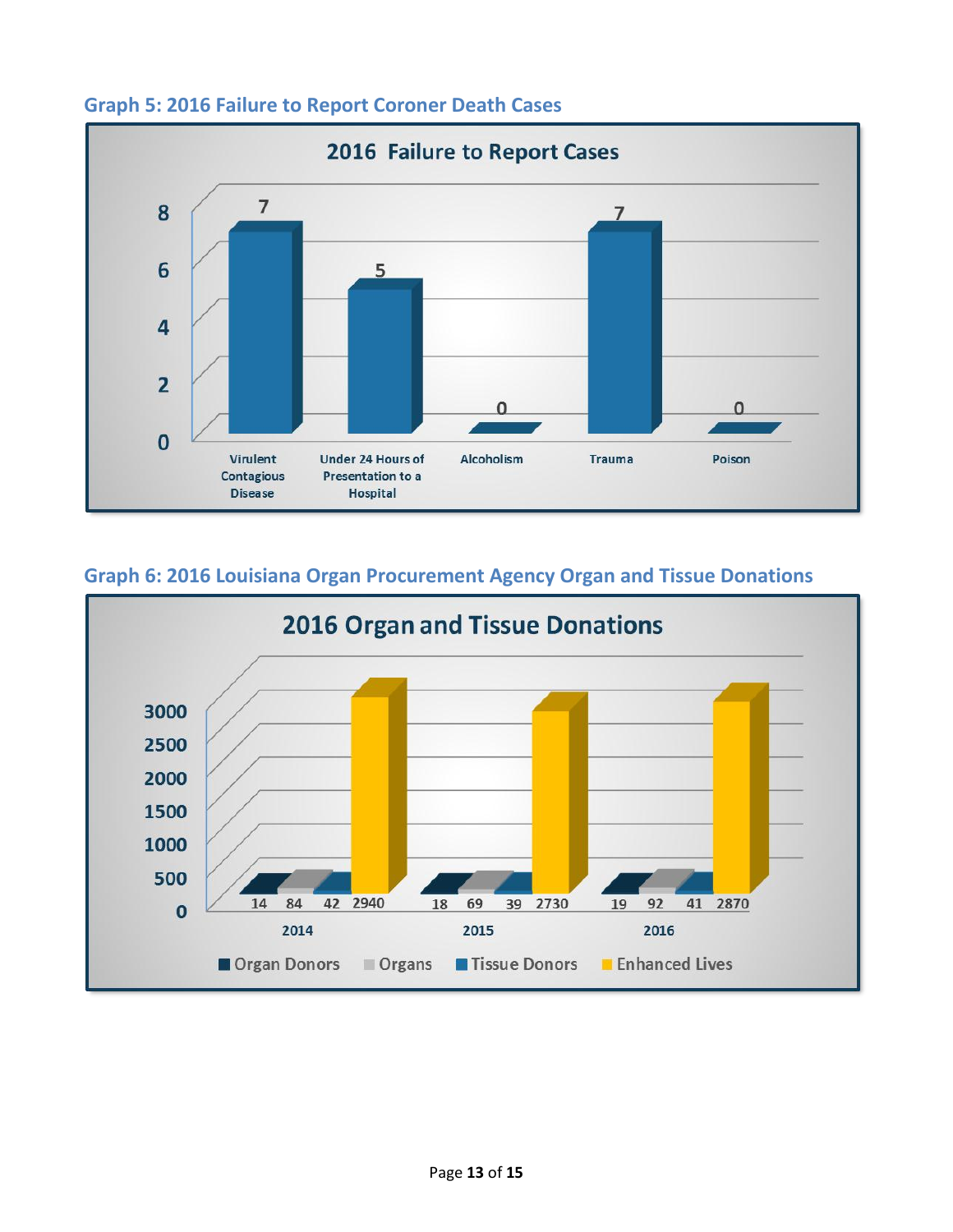

### <span id="page-13-0"></span>**Graph 7: 2016 Baton Rouge Eye Bank Cornea Donations**